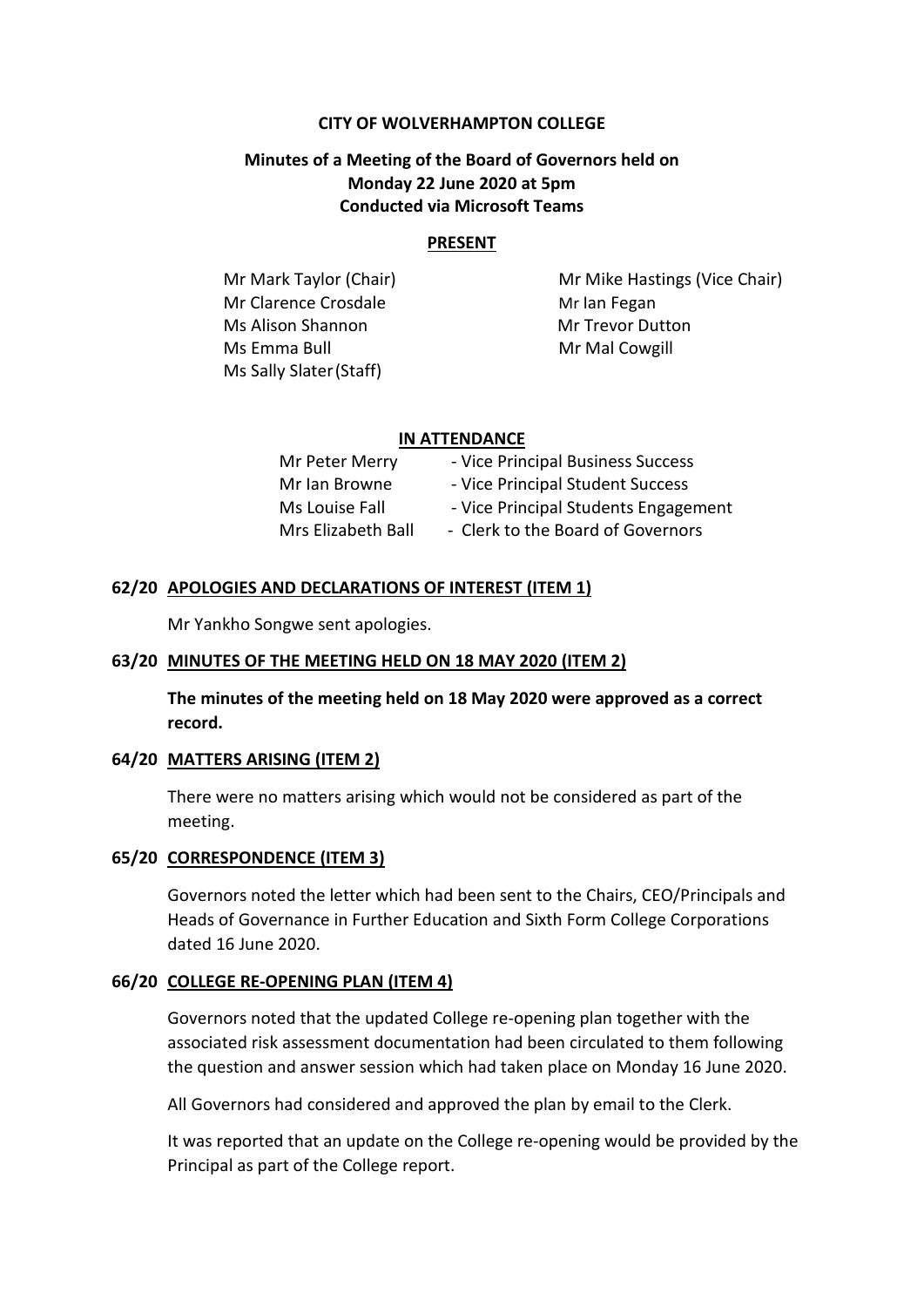### **It was resolved that the updated College re-opening plan be formally approved**

### **67/20 UPDATES (ITEM 5)**

### 1. CLQ AND CoWTechC

The Principal presented the CLQ Briefing Note which provided a short update in relation to the CLQ and CoWTechC projects.

It was reported that following the release of funding to continue the design process for CoWTechC, several options had been considered and it had been agreed that the base option would be pursued which included a large void space on the second floor.

It had also been agreed however that the void would be built in such a way that if additional funding became available it could be utilised without additional strengthening of the structure.

In relation to the CLQ project, the Principal reported that the College was investigating the potential to apply for funding from a variety of sources and if possible at a higher level.

2. IBR

The Principal provided an update on discussions with Barclays Bank, the Local Authority and the ESFA.

## **68/20 COLLEGE REPORT (ITEM 6)**

## **1. INTRODUCTION**

The Principal reported that the re-opening of the College has been as successful as it could be. He stated that the Unions had been involved in the discussions about re-opening and when they had seen the action that was being taken were very supportive.

The Vice Principal Student Engagement reported that students had been attending College to complete assessments and that in the current week preparations were being made for the return of the College's high needs students. Whilst the College has the capacity for 40 students to be on site, having spoken with individuals and their families and taking into account any underlying health conditions it was anticipated that only 20 students would be on site later in the week.

It was noted that the next phase involves planning for phase 3 and the provision at Metro One for hair & beauty and hospitality students from 6 July 2020.

The Principal reported that the College has not yet allowed students to return who are on the first year of a two-year course, which includes A levels and BTEC provision.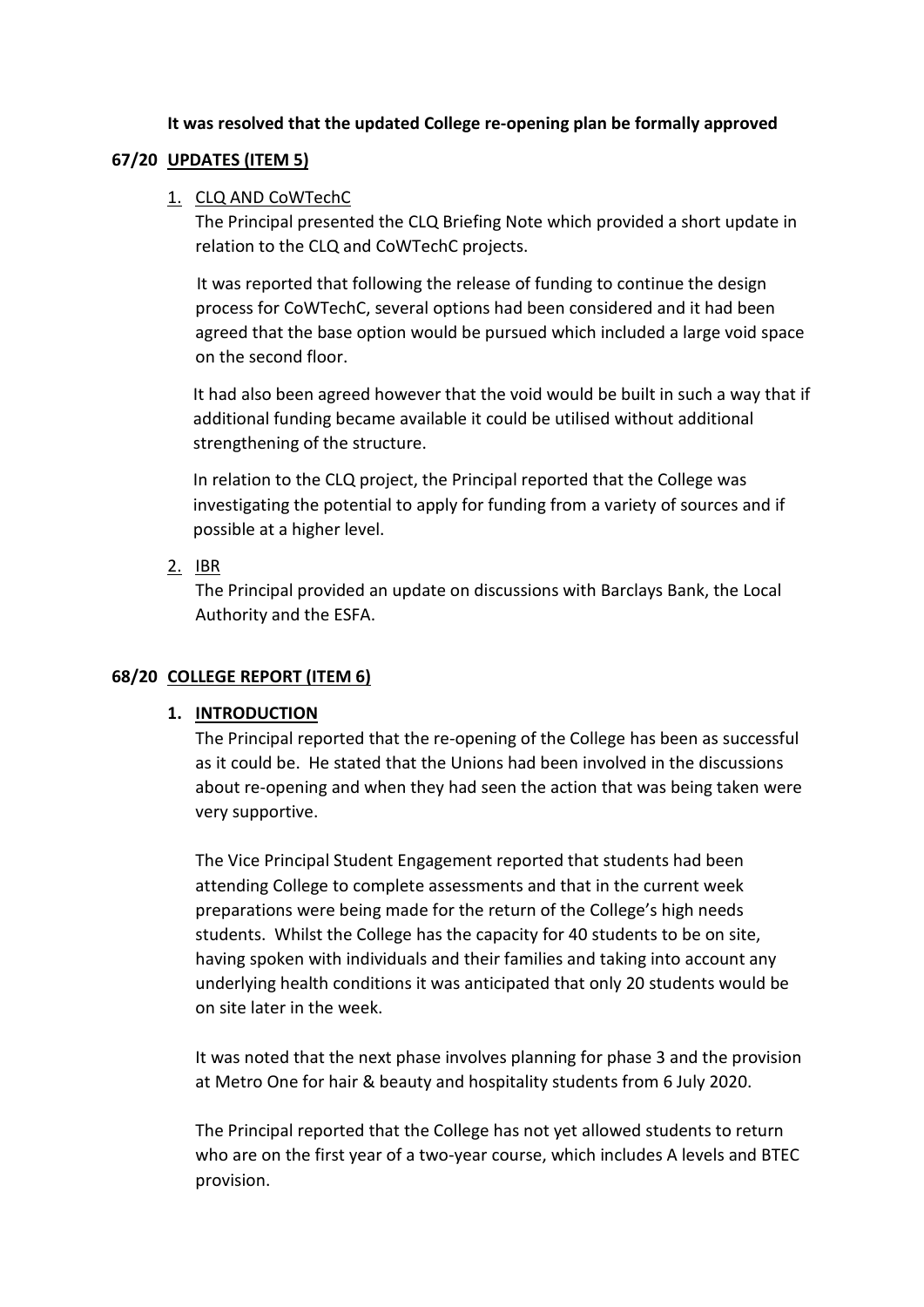He confirmed that the Faculty Heads have reported that these students are engaging well with learning and as a result should not be exposed to any further risk.

The Staff Governor confirmed that in her area the number of online sessions for A level students had been doubled and that levels of attendance were at 80%. She also confirmed that all first year A level student and BTEC students had attended an online individual session with their personal tutor and that she is involved in quality checking sessions to ensure that they are appropriate.

The Principal confirmed that the decision not to bring in these students remains subject to review and that plans are being developed for September 2020 which will reflect a number of scenarios including if the College is fully open, partly open or closed.

The Vice Principal Student Success reported that a full timetable for September 2020 has been agreed but that the College must be prepared to be fully online in case there is a spike in cases of COVID-19.

Governors thanked the Principal for his update and noted the efforts of the staff and students in enabling the College to re-open so successfully.

### **2. STUDENT ENGAGEMENT**

### **Applications**

## Full-Time provision

The Vice Principal Student Engagement reported that interviews continue to be conducted via telephone or online and that the conversion rate is higher than when these are conducted face-to-face.

The Vice Principal Student Engagement reported on the current level of applications and identified those areas where there was growth and those where applications were lower than the previous year.

Where applications have reduced, it was noted that these are being carefully monitored and courses are being marketed further if necessary.

The Vice Principal Student Engagement highlighted that applications from the Wolverhampton area are at 93% of those received last year, but were increasing. It was also reported that there are some differences between Wards and that this was also being monitored.

The Vice Principal Student Engagement reported that a travel survey is also being carried out to view the routes that will be travelled by potential students, particularly where these pass another College, as it may be that students are making multiple applications.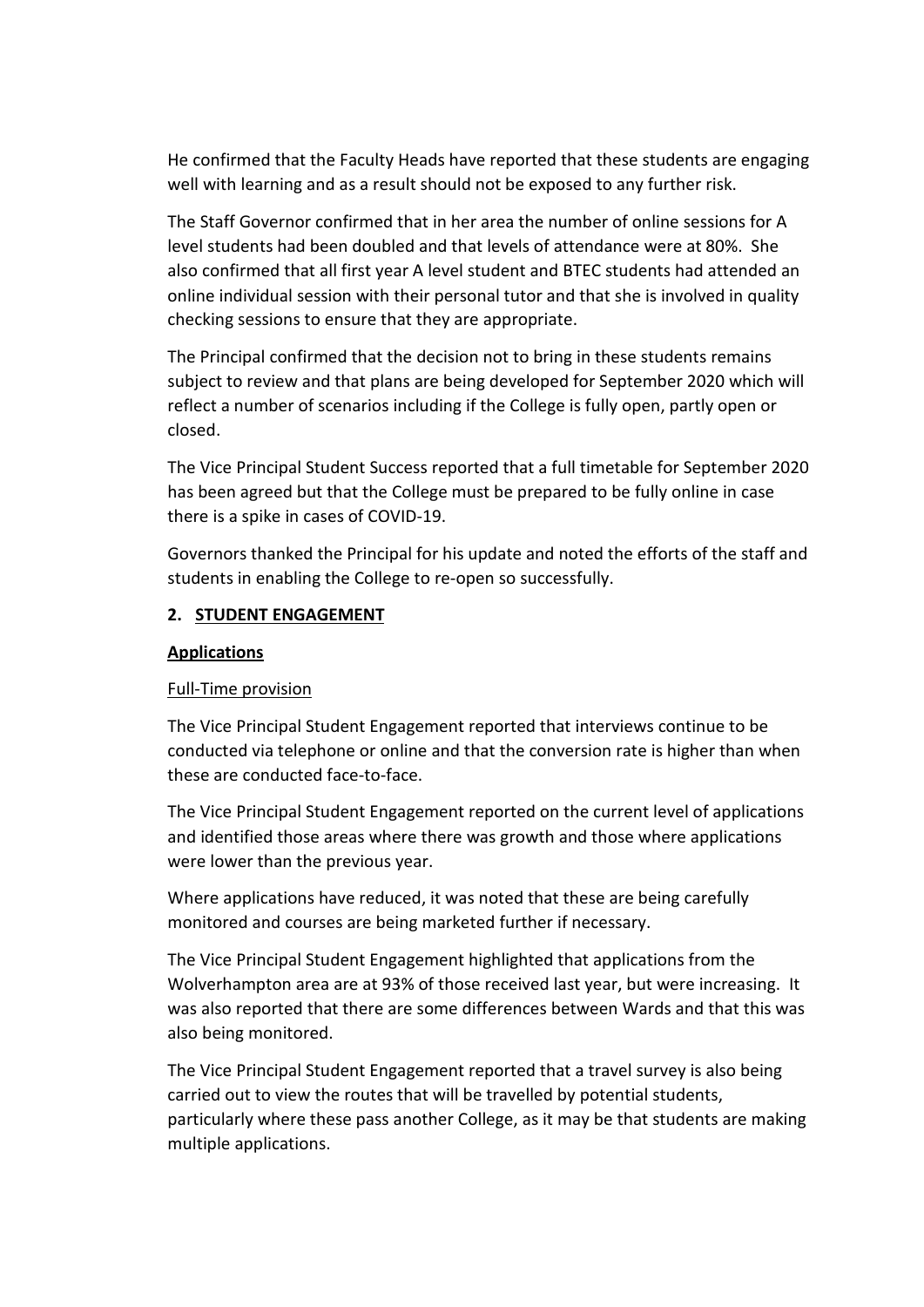It was also reported that the College is working to re-engage with local schools and that virtual open events are taking place.

Governors noted that the College was using Zoom and asked whether this was a safe platform in view of concerns that had been raised about unauthorised access. They were advised that some enhancements had been made to the system and that there was confidence that the College was using the system for the rights reasons and in the right way.

## Part-Time Provision

The Vice Principal Student Engagement reported that applications were higher in most areas than last year and are likely to increase further when the part time prospectus is published later in June 2020.

# HE

The Vice Principal Student Engagement reported that applications remain higher than at the same point last year but that there was a need to ensure that the College did not exceed the cap that has been implemented as this could result in funding being clawed back next year.

As a result, the position is being monitored and discussions are taking place with students to ensure that they intend to take up a place.

## College Collaboration Fund

The Principal reported that a new College Collaboration Fund had been announced in June 2020, but that the level of funding available had been significantly reduced.

He stated that the intention had been to submit a bid as outlined in the report but having given further consideration to the criteria it was now proposed to submit a bid for £240k to develop blended learning, including some technical support, on behalf of City of Wolverhampton College, Telford College and Hereford, Ludlow and North Staffordshire College.

City of Wolverhampton will be the lead College and the bid will be to develop blended learning for sectors including Engineering, Motor Vehicle and Construction.

It was noted that in submitting the bid it was necessary for the Principal and the Chair to sign the declaration attached to the report at appendix 4.

## **3. STUDENT SUCCESS**

## **Curriculum Planning update**

The Vice Principal Student Success reported that the College is on track to complete the 2020/21 Curriculum Plan by 26 June 2020.

16-19 provision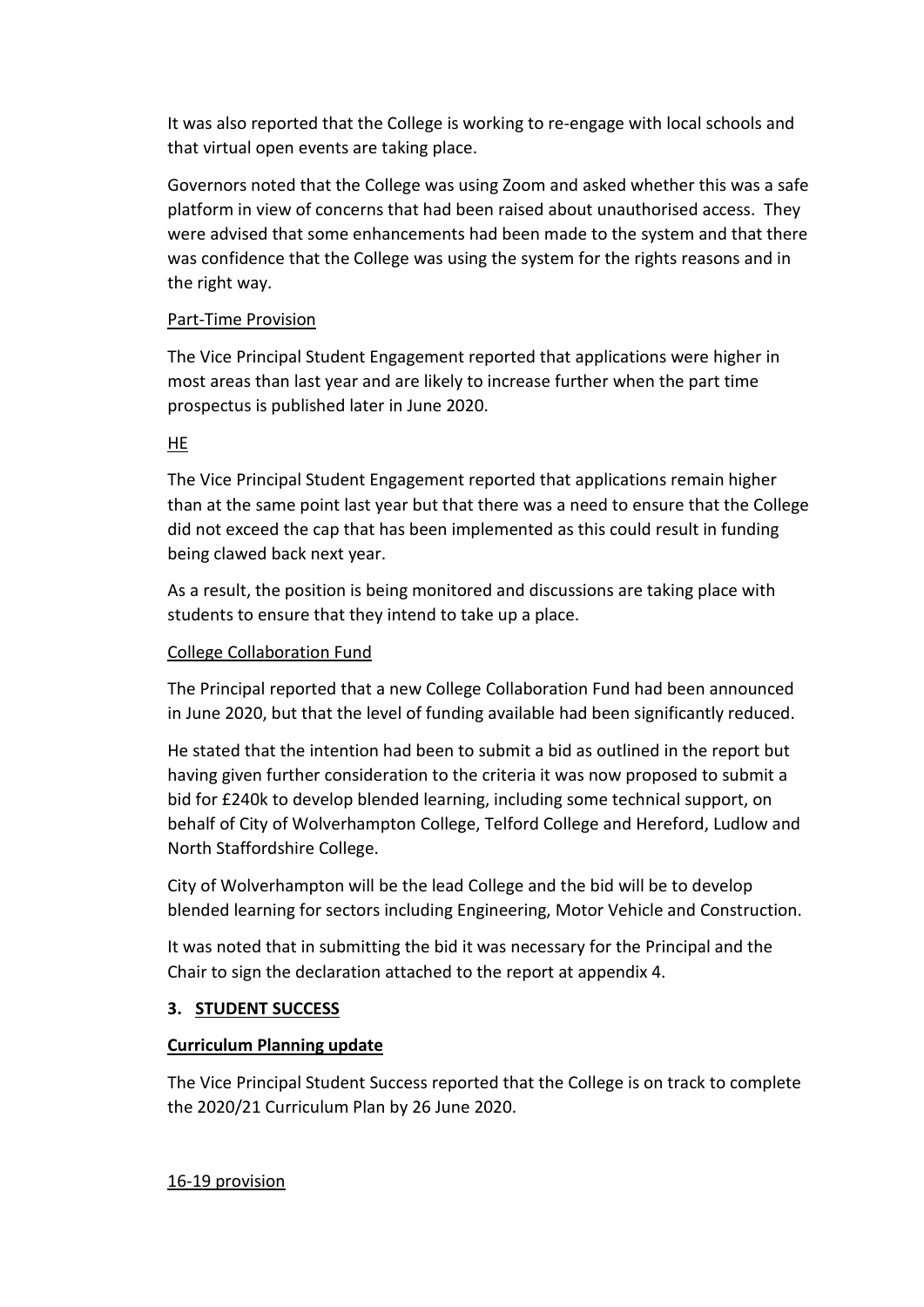Governors noted the position in relation to approved courses and the number of student enrolments which is significantly higher than the 2019/20 target. These numbers are therefore being checked by the Heads of Faculty and Curriculum Managers.

Governors asked whether there was an expectation that there will be an increase in 16-19 demographics in 2021.

The Vice Principal Student Success confirmed that there would be an increase in 16- 19 year olds in 2021, but that it is difficult to assess the impact of COVID-19. He indicated that schools were keen to retain their students but that the College was confident in reaching its target for funding.

It was reported that if applications start to increase against the plan, the College will need to discuss in-year growth with the ESFA.

### Adult Provision

The Vice Principal Student Success reported that the position in relation to adult provision is more difficult due to the complexity of the funding mechanism and the different mix of provision.

It was noted that adult numbers continue to increase and that there is a need to review the mix of the Adult Education Budget and prepare for the potential in-year growth.

## Apprentices

The Vice Principal Student Success reported that apprenticeships are currently the largest area of uncertainty and that the target will be much more difficult to achieve in view of the impact of COVID-19.

The Principal reported that discussions are taking place locally and regionally about the response to COVID-19 and the need to identify where jobs are and how to move people into them quickly.

There was also a need to review how students are supported in College and the potential to access additional funding.

Governors thanked the Vice Principal Student Success for the update and emphasised that the College will play an important part in the economic recovery.

### **Learner Engagement Update**

The Vice Principal Student Success reported that the level of student engagement remains high although there has been some reduction following the half term break as a result of the cancellation of exams and the implementation of grading.

In addition, this is usually the time of year when A level and GCSE classes cease.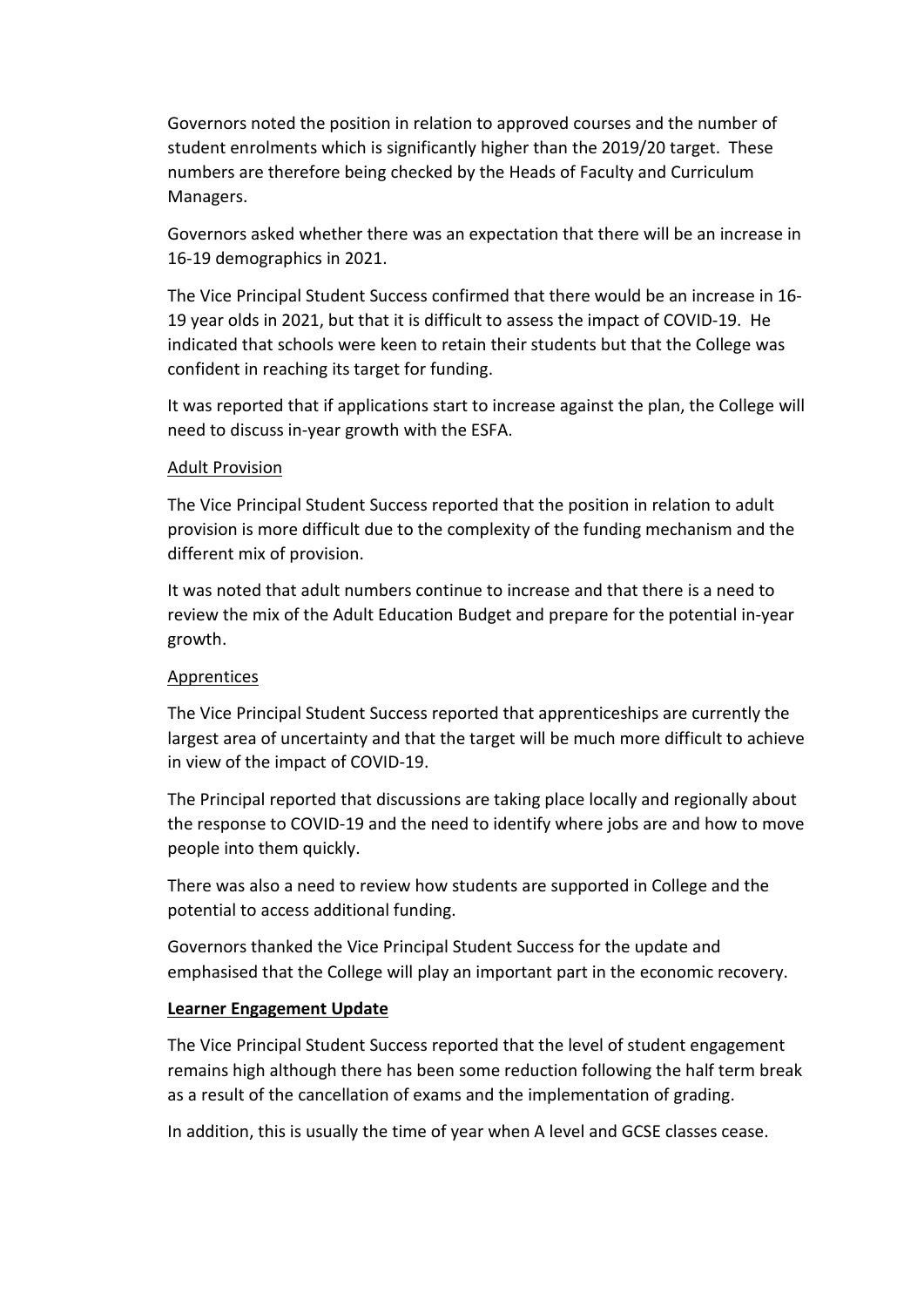Although there is reduction in levels of engagement in some areas, it was noted that overall these remain very high particularly at 1:1's meeting. It was also noted that all students are being contacted to check up on their well-being.

## **Grading of Assessments**

Governors noted that the grading of assessments is causing national concern and that there is a high level of frustration with awarding bodies about the lack of clear guidance.

In particular however the Vice Principal Student Success highlighted the efforts of staff in relation to GCSE's and A levels and the work needed to grade and rank students.

## **Impact on Apprenticeships Update**

The Vice Principal Student Success provided a short update on the report that had been considered at the last meeting of the Board of Governors.

It was noted that the College is making efforts to keep in contact will all the apprentices, but particularly those who will be completing in this academic year.

Governors considered the data relating to the status of current apprentices and asked whether the number of apprentices with a break in learning had increased due to COVID-19 and whether apprentices that were furloughed could continue with their studies.

They were advised that the number of apprentices with a break in learning is higher due to the outbreak and that furloughed apprentices can continue and complete assessments.

Governors suggested that the table in the report should be updated to provide more information about what is happening to the apprentices and what is next for them.

## **4. PEOPLE ENGAGEMENT**

The Principal reported that staff have adapted well to remote working and are working hard to maintain the momentum of online and remote working whilst some students are being allowed onto site to complete assessments.

It was noted that levels of staff absence are being monitored carefully and are currently below 4%. It was reported that elsewhere there is evidence that remote working has resulted in improvements for some staff and lower levels of sickness absence.

Governors asked whether there were any plans to carry out a survey of employees to obtain their views of 'life in lockdown'.

They were advised that this is something that the College would like to do and, as a result, an offer was made that the College could use the process that had been adopted by the City Council.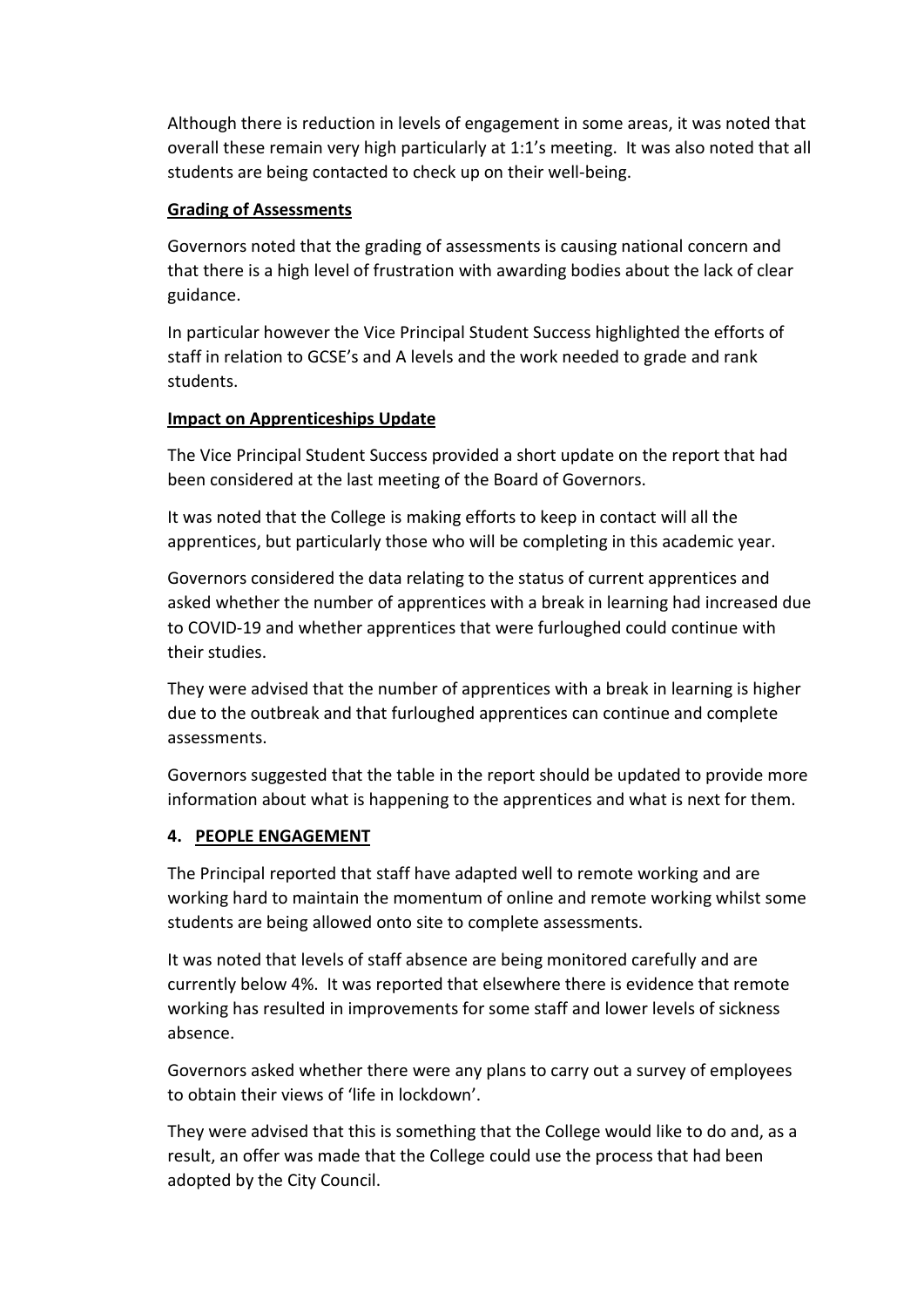Governors also asked whether staff had any concerns about the consequences if they have to self-isolate and whether there were any fears that their jobs might be at risk.

The Principal responded that there was no evidence of this at a recent staff briefing and that he believed staff are clear about the position and how to describe whether they are shielding or self-isolating. If they are not clear, staff have taken advice from the Unions or HR.

Governors commented that there was a need to ensure that staff do not feel at risk but they considered that the College has been fair and sensible and continued to communicate with staff. In addition, relatively few staff have been furloughed and where this has happened the College has continued to make payment of 100% of salary.

### **5. BUSINESS SUCCESS**

### **May Management Accounts**

The Vice Principal Business Success presented the report and confirmed that the May accounts are now complete and will be circulated to Governors over the next few days.

### *Action: Vice Principal Business Success*

The Vice Principal Business Success highlighted the following key points:

- The loss to the College on a monthly basis is currently approximately £100k but the impact is mitigated by the fact that there are only two months to the end of the financial year.
- The College was successful in an application to the Post 16 Provider Relief Fund resulting in additional payments in April, May and June.
- Overall the deficit position has improved.
- The effect of the current situation on apprenticeship provision is a negative variance in May with the possibility that funding will be deferred to next year where there is a break in learning. In addition, if apprentices are unable to achieve there will be a loss of achievement funding.
- There are a number of other operating challenges including smaller group sizes and blended learning and there is a need for these challenges to be recognised as part of the funding formula.

Governors noted that the Government are considering extending the academic year and having A level exams later in the year. They asked whether this would affect the College's cash flow. They were advised that this would not typically affect the cash flow position as the College is paid to profile for 16-19 students. There could however be an affect on staffing costs.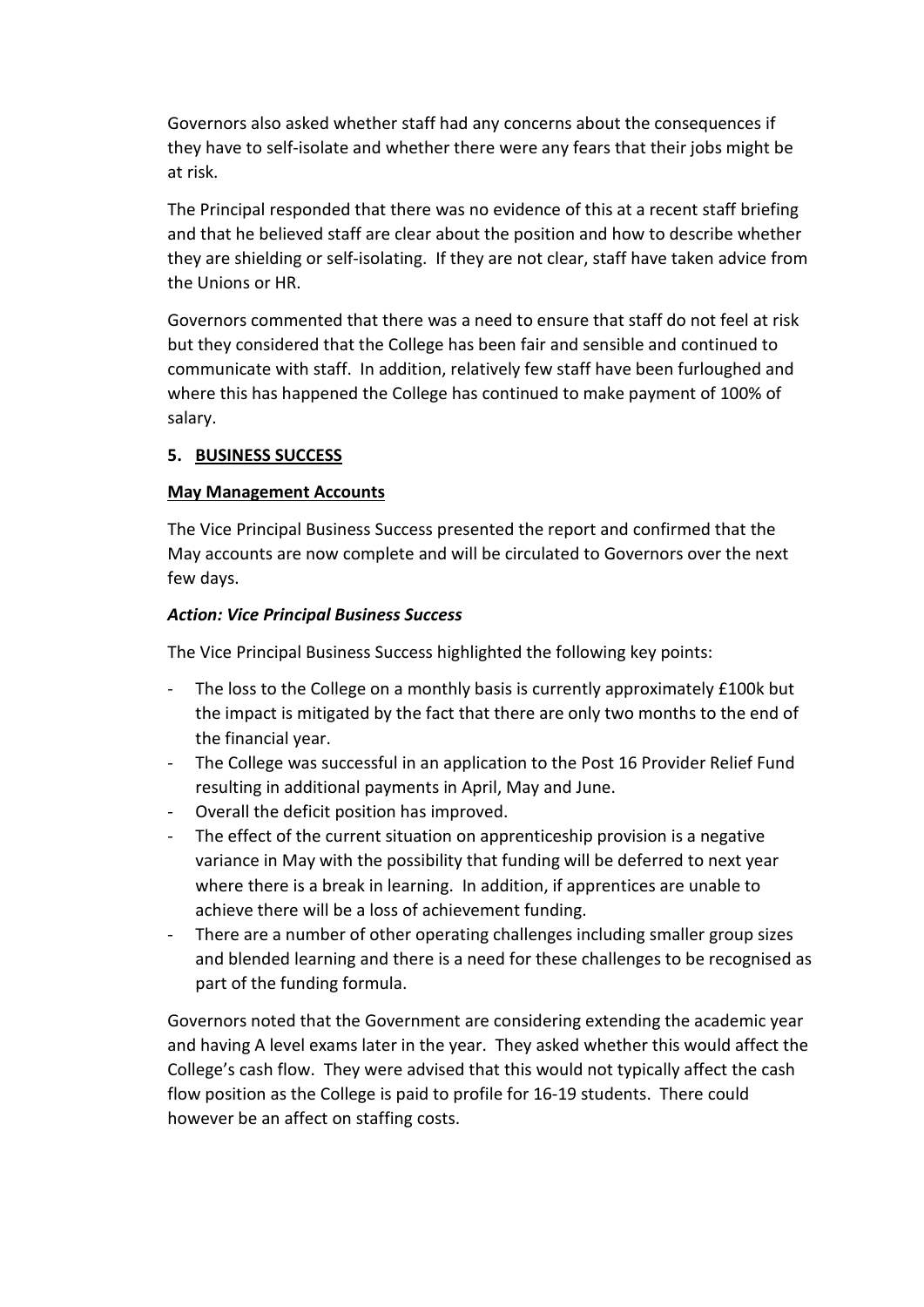### Cashflow Update

The Vice Principal Business Success reported that cashflow continues to be monitored carefully and that the revised forecast when COVID-19 broke has been improving as a result of actions that have been taken including cost saving measures and the timing of payments.

Governors noted the improving picture and the latest cashflow forecast and asked whether the forecast position is after the release of outstanding payments. The Vice Principal Business Success confirmed that it was.

### 2020/21 Budget Update

The Vice Principal Business Success reported that work is already underway to prepare the budget and financial plan for consideration by the Board of Governors at their meeting on 20 July 2020.

Governors considered the detailed report on the College's key funding streams and the position relating to expenditure including pay and non pay costs.

It was reported that apprenticeship funding remains uncertain and that it will be necessary to make assumptions and undertake a full appraisal of what the position is likely to be.

The Vice Principal Business Success reported that taking all the factors into account, the cashflow for 2020/21 is being modelled in detail and it is anticipated that there will be significant challenges in the spring of 2021.

Governors stated that it was reassuring to see that work was already underway to prepare the budget and financial plan for the meeting in July 2020.

## **The Board of Governors noted:**

- **- The continuing work being undertaken by staff and students in response to the COVID 19 circumstances.**
- **- The efforts to deliver the phased re-opening from 15 June 2020**
- **- The continuing analysis of the applications for next year.**
- **- The progress made with next year's Curriculum Plan.**
- **- The impact of COVID19 on this academic year.**
- **- The College's May financial results and revised full year projection, the year-end cashflow reforecast and the budget update for 2020/21**

**It was resolved that the Board of Governors approve the submission of the bid for funding from the College Collaboration Fund and that City of Wolverhampton College act as the lead College.**

## **69/20 GOVERNANCE (ITEM 7)**

## **1. Governance Development Plan**

The Clerk to the Board of Governors presented the report which provided an update on actions that were included in the Governance Development Plan.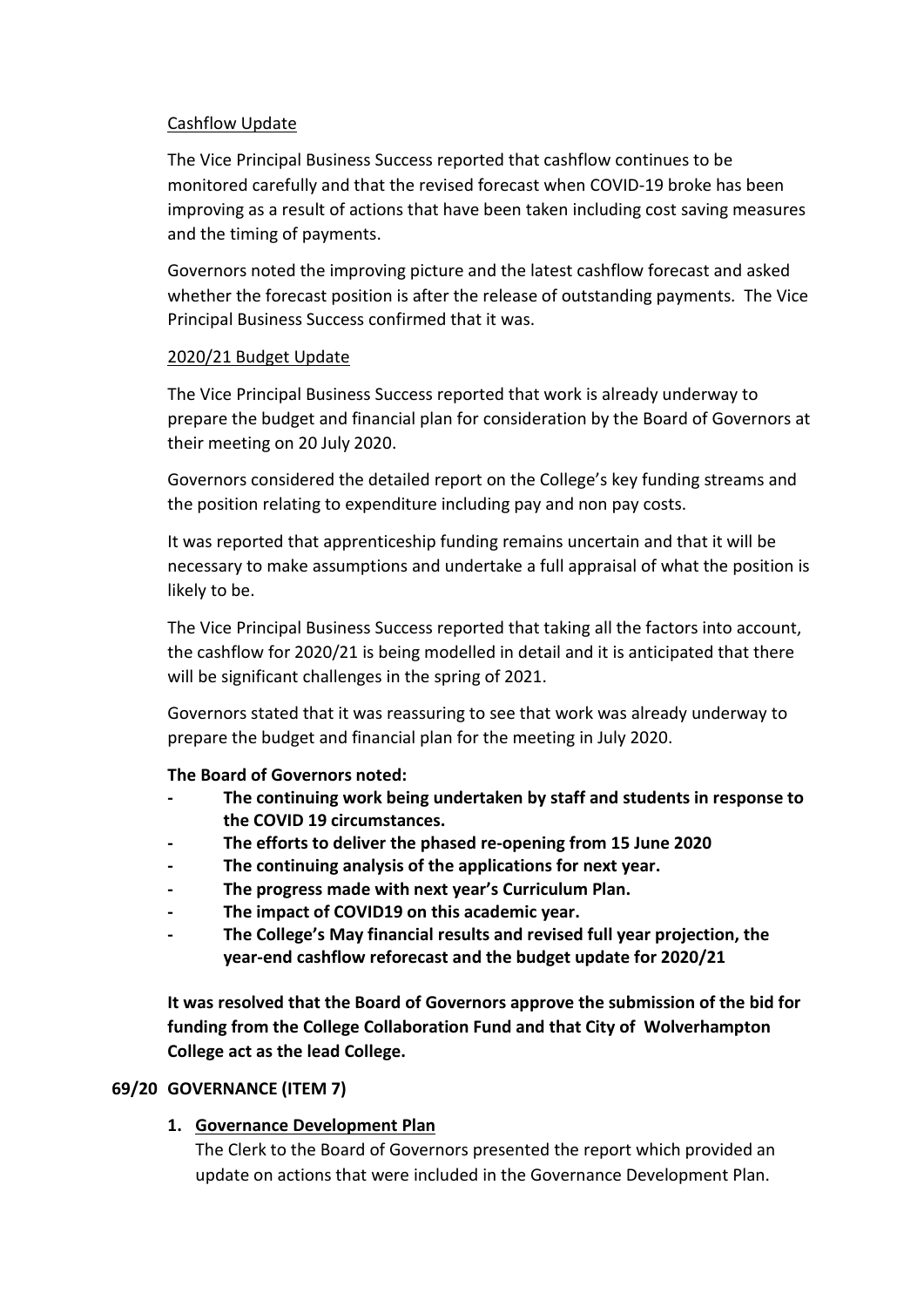Governors noted the update as at June 2020 and that several of the actions would be addressed by reports being considered by the Search and Governance Committee at their meeting on 29 June 2020 and as part of the Board of Governors Self-Assessment Process for 2019/20.

### **It was resolved that the report be noted.**

### **2. Membership of Committees**

The Clerk reported that Dr Isabel Gillis had recently stepped down as a Governor for personal reasons and that this had caused a vacancy on the Remuneration Committee. It was noted that Dr Gillis had also been the Chair of the Committee.

# **It was resolved that Emma Bull should be appointed as a member of and Chair of the Remuneration Committee.**

Governors asked if there would be a formal recognition of the contribution of Dr Gillis and were advised that she would be invited to the Governors meal in January 2021 and that the Chair would be writing formally to her.

## **3. Calendar of meetings**

The Clerk to the Board of Governors presented the draft calendar of meetings for 2020/21 which identified the proposed dates of meetings of the Board and Committees.

It was noted that meetings of the Search and Governance Committee and Remuneration Committee would move to meet on Wednesdays and that three strategy sessions had been included. It was also noted that a meeting of the Audit Committee will be included in September 2020.

The first strategy session would take place on Thursday 10 September 2020 to enable Governors to review the position relating to COVID-19 and College opening early in the new academic year.

## **It was resolved that the Calendar of meetings for 2020/21 be approved.**

## **70/20 ANY OTHER BUSINESS**

The Clerk reported that currently there were several webinars that may be of interest to Governors and that she would continue to provide details via email.

Governors were informed that one area of concern that had been highlighted in particular was the stress which Senior Staff at the College will currently be